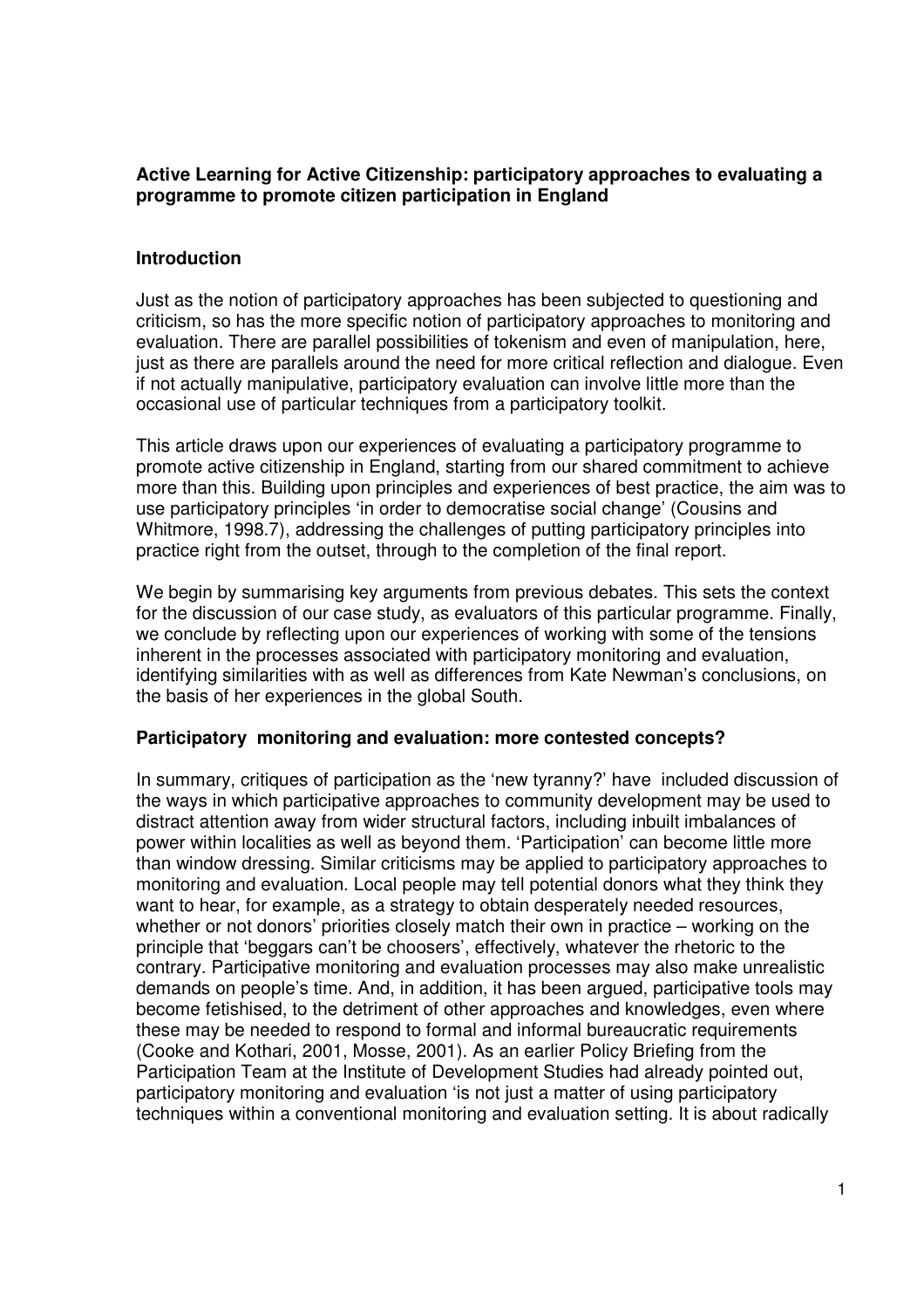rethinking who initiates and undertakes the process, and who learns or benefits from the findings' (IDS. 1998. 1). These reflections provided a framework for our thinking as we attempted to develop our evaluation strategy from the earlier stages of the programme, aiming to use participative tools along with other methods, to meet external requirements whilst promoting shared learning, on a continuing basis, rather than collecting 'grateful testimonials' to present to funders.

Participative tools and toolkits do have key roles to play, however. There are parallels here with the audit tools have been developed in Britain to provide comprehensive, regular, comparative, externally validated and transparent ways of facilitating learning and dialogue, rather than simply undertaking traditional evaluations, at the end of a particular programme (Burns and Taylor, 2000). Such tools can be used for selfassessment, although there are clearly benefits to be gained from involving an outside facilitator too, especially if the tools are to be used for external validation. As the authors of the combined audit and benchmarking tools that were road-tested for use in monitoring and evaluating community involvement in regeneration reflected, however, on their own, even these tools were not enough, (Burns et al, 2004).

In a companion volume, they presented their findings and their conclusions about the process of using these assessment frameworks. Roadtesting provided insights, they pointed out, into the general state of participation policy and practice overall, (illustrating continuing problems of tokenistic consultation, as those with more powerful voices found ways of holding onto power, re-inforcing the marginalisation of those less powerful and those already feeling marginalised). The authors emphasised the importance of skilled facilitation and continuing feedback, in order to engage constructively on such issues, using a range of research methods to meet the varying information needs of the different stakeholders involved (Burns et al, 2004). Relatively objective data (such as the findings of surveys, for instance) had their place, they argued, even within this type of research, alongside the findings from more participatory methodologies. Overall then, this was about building relationships of trust, whilst maintaining sufficient distance to be able to offer constructive criticism, on a continuing basis, as critical friends.

#### **Active Learning for Active Citizenship (ALAC): participatory monitoring and evaluation for a government sponsored programme**

Active Learning for Active Citizenship (ALAC) was set up in 2004, as a community education programme to promote participation, based upon community development principles. Although this was a government sponsored programme, it was firmly located within the voluntary and community sectors, building upon networks of organisations and agencies with a track record of good practice. These networks were based around seven hubs, within different English regions, working in partnership with community education providers in universities and the Workers Education Association (a long established voluntary sector provider of workplace and community-based learning). Between them the seven hubs addressed a wide range of learning requirements, including those of women, ethnic minority communities, migrant agricultural workers, refugees and asylum seekers, faith communities, people with disabilities and carers - as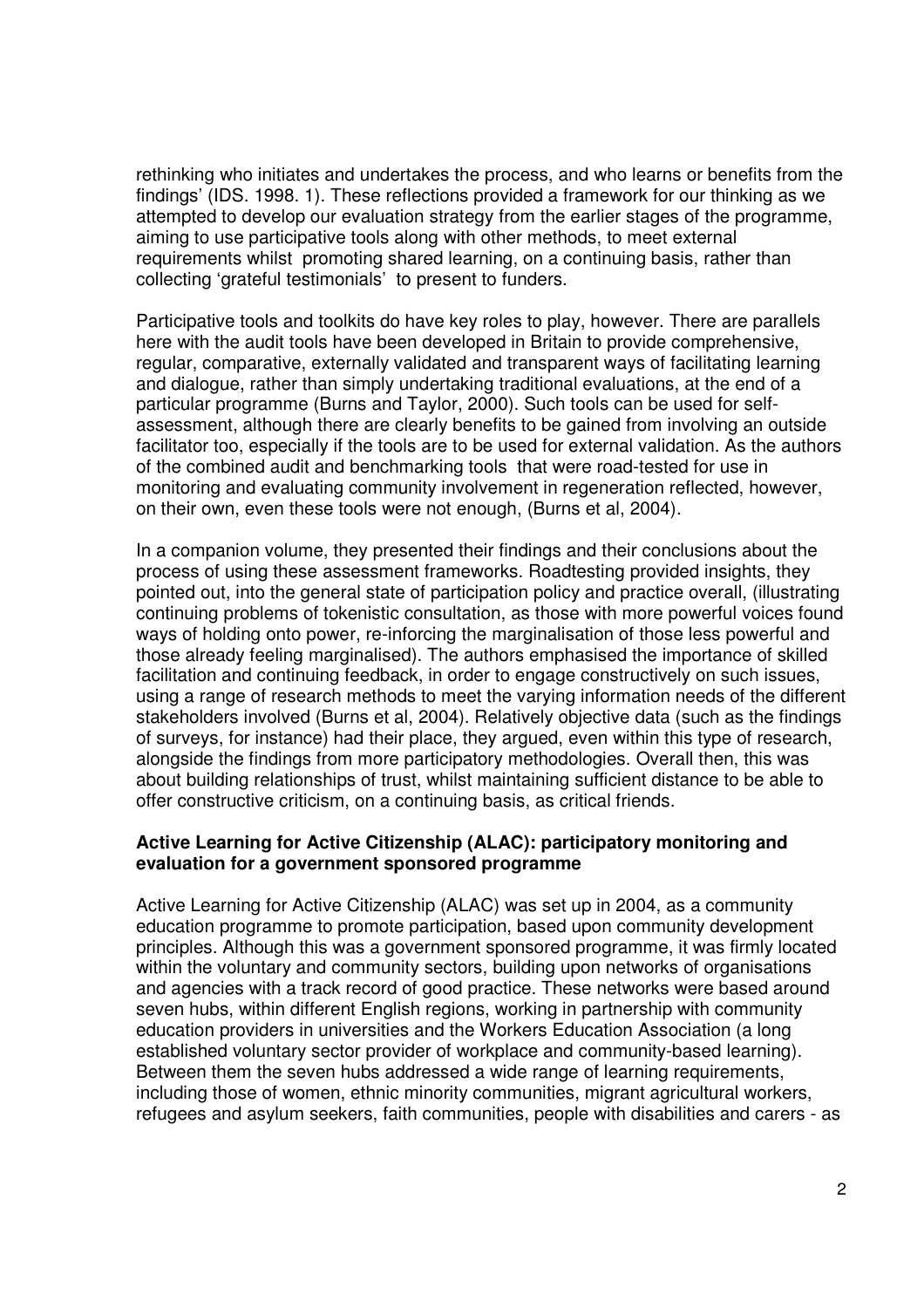well as addressing the requirements of long established communities of tenants and residents. So these were very flexible programmes of learning, varying from mentoring, one off workshops and visits through to more structured programmes of learning over a three month period or more.

Whilst the forms and levels of learning programmes were very diverse, to meet these differing requirements, however, they were firmly based upon a set of common principles. Drawing upon the work of Paulo Freire, the learning was driven by people's own priorities and needs, respecting and building upon people's existing knowledge and skills, rather than starting from a 'deficit' model of individuals and communities as being in some way in need of 'treatment'. (Woodward, 2004). There was an emphasis upon experiential learning, both individually and collectively within the group, through critical reflection and dialogue and through collective action, based upon shared principles of equalities, respect for diversity and co-operation, social solidarity and social justice. ALAC was to promote active citizenship, participation and empowerment through learning processes that were themselves participatory and empowering.

Although ALAC was modestly resourced and time limited over a two year period, the results fully demonstrated its value as a community development based approach. The Evaluation Report (Mayo and Rooke, 2006) summarises the outcomes, in terms of the numbers of participants (nearly 1,400) and the learning journeys travelled, both individually and collectively in groups. Individuals and groups became more active and more effective in grassroots community activities and within governance structures, as well as impacting on the provision of health and welfare services more effectively. Most importantly, there was also evidence of reduced tensions between different communities in particular areas, as established communities strengthened challenges to racism, gaining deeper understanding of the issues affecting newcomers such as refugees and asylum seekers. A Refugees Charter was launched with widespread support in one area, for example.

This article focuses upon the monitoring and evaluation processes, however, rather than the outcomes, per se. In accordance with ALAC's participatory approach, overall, monitoring and evaluation were to be participatory processes too. The aim was to facilitate critically reflective self-evaluations, sharing the learning within and between the hubs, on an on-going basis, informing the policy makers along the way as well via the programme's conclusions from the final report. We reported regularly to a Steering Committee of representatives from concerned government departments and other stakeholders together with people with relevant expertise from the voluntary and community sectors.

In practice, the evaluation involved a series of visits to the hubs together with a series of workshops, seminars and conferences, bringing community participants together with learning providers and with policy makers to reflect upon their experiences and to share reflections on the lessons for future policies and practice.<sup>1</sup> Together with the hubs we devised the strategy and the 'Evaluation Framework', the paper that set out the key

**TECOLET 1.1**<br><sup>1</sup> The Learning Framework (ref) provides a continually updated web based account of these.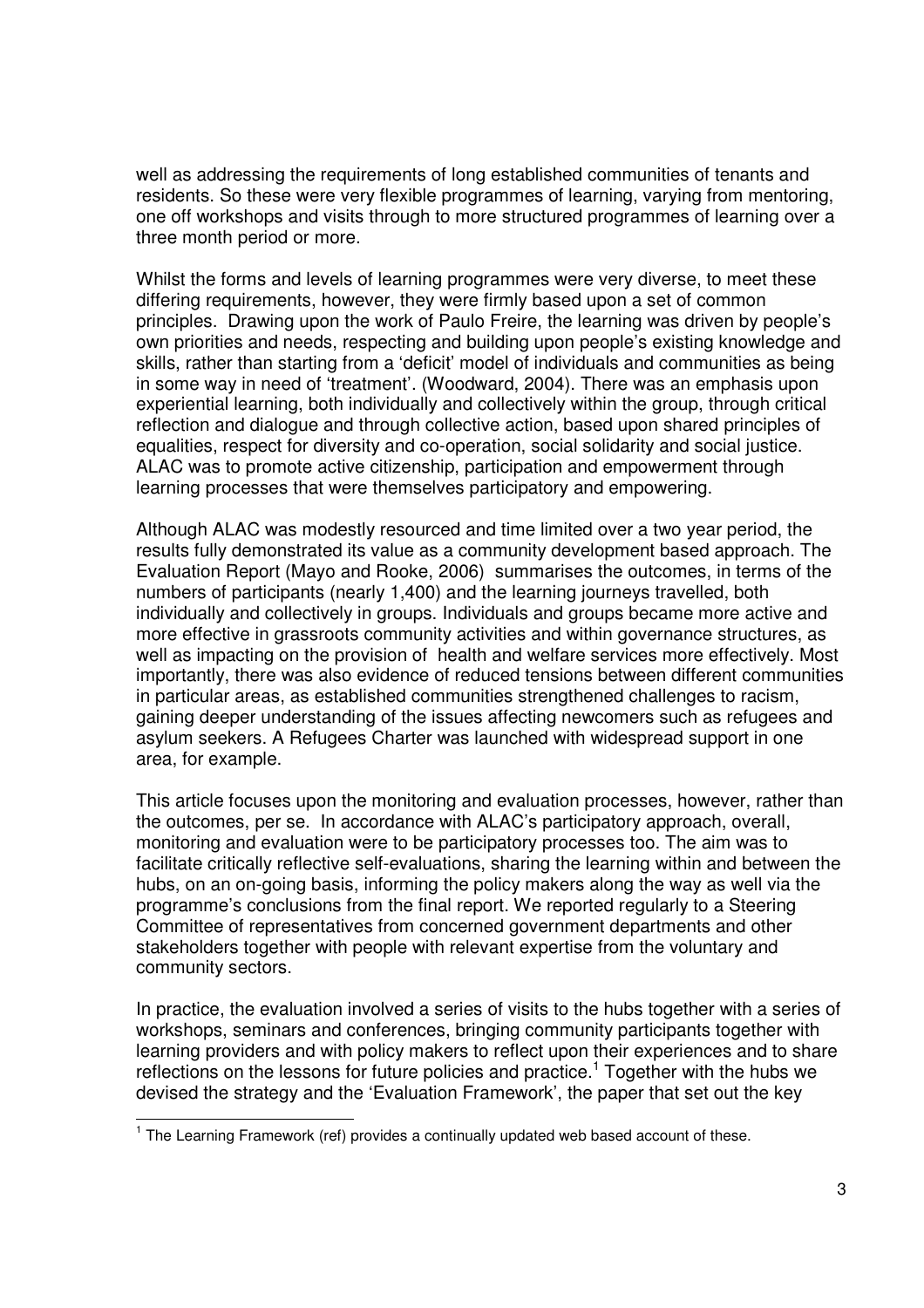questions to be addressed in assessing outcomes, going beyond the numbers game of the formally agreed targets to explore the processes of **how** these outcomes were being achieved, using what methods and approaches, with what lessons for the future – what were the challenges and what would need to change, to take active learning for active citizenship forward, locally, nationally and internationally? This was the framework within which participative tools were applied, tools such as the use of video, and the use of participative exercises to stimulate collective reflection. And, as the following section will explain in more detail, more traditional methods and approaches also had their place.

This was an extremely rewarding experience, overall. The remit provided the space to develop participatory approaches to monitoring and evaluation, sharing the learning throughout the process. The government funders<sup>2</sup> genuinely respected this, although periodic requests for hard outputs emerged too – unsurprisingly given the target culture that predominated within government at the time. And the hubs gave generously of their time. As the final report commented, the evaluation process did become a valuable part of the learning, overall. We particularly appreciated the ways in which ALAC participants shared in these processes of reflection and actively contributed to the final evaluation workshop.

## **Challenges in practice**

Whilst this was such a positive experience for us, as evaluators committed to working in participative ways, it would be misleading to suggest that the process was without its challenges. It wasn't. The first task was to build relationships of trust with the hubs, as the basis for facilitating shared learning, as critical friends. And the hubs needed to check us out. Were we serious about this commitment to working in participative ways and would monitoring and evaluation processes actually add value to the hubs' work? Ideally there would have been more time for this phase – relationship building doesn't just happen at the first meeting, normally – but there was less than eighteen months within which to develop the strategy and produce the final report. The hubs demonstrated real generosity in accepting the process as rapidly as they did.

Time was a continuing challenge though. The hubs were effectively working against the clock. And participative monitoring and evaluation takes time. A balance needed to be negotiated here – and renegotiated to take account of changing pressures as the hubs developed their work.

There were challenges too, in meeting the requirements of the different stakeholders, including the policy makers and other potential funders, for the future. Whilst there was genuine acceptance of the importance of participative approaches, there were pressures for more traditional indicators of outcomes too. However supportive the champions in government, they needed facts and figures – 'hard evidence' if they were to convince politicians of the value of public spending on active learning for active citizenship. So we needed to collect data on outcomes, facts and figures on the numbers of participants, for

 2 From the outset ALAC was based in the Civil Renewal Unit in the Home Office and was subsequently relocated to the newly formed department of Communities and Local Government in 2006.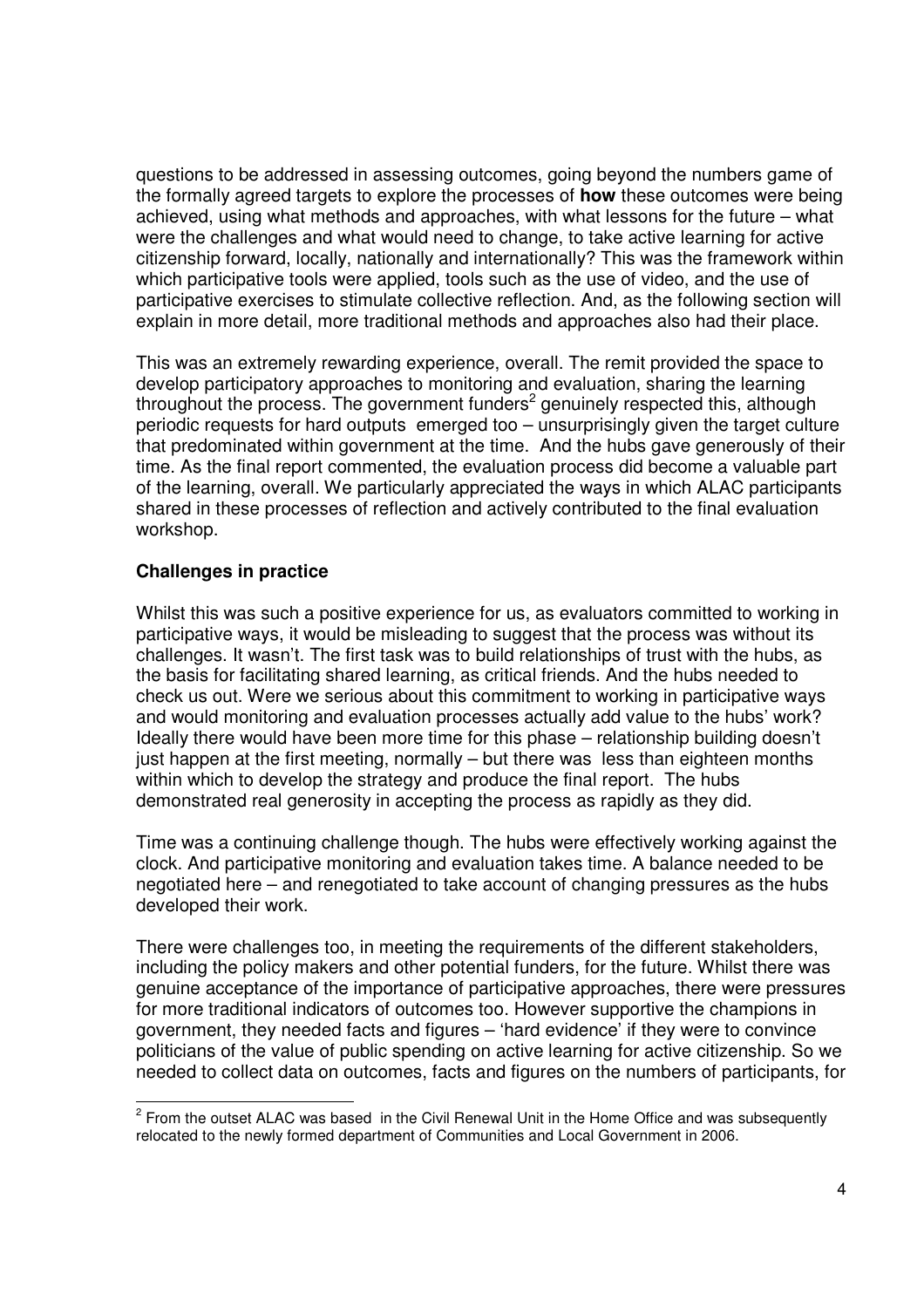instance, including the numbers that obtained formal accreditation and/ or progressed in other ways into further education or training or into enhanced employment opportunities. And we needed to collect hard information on outcomes in terms of the impact on community engagement, how many participants became more active and what impact this activity was having in terms of improved service provision and in terms of strengthened community cohesion – reduced conflict within and between communities and increased solidarity between established communities and newer arrivals, for example. Given the diversity of learning across the hubs, there were considerable challenges here, if this 'hard' information was to be presented in comparable ways. The final report attempted to strike a balance here too, including as much comparable data as we could reasonably compile in the time available, whilst giving prominence to the more qualitative findings based upon the more participatory processes.

We concluded, overall, that monitoring and evaluating individual learning outcomes posed the least of our problems.The hubs were well used to detailed recording procedures – standard in community education practice in Britain, these days - working with participants to track their aims and achievements, and to follow participants up, subsequently. Written records were supplemented with the use of other forms of recording such as the use of photographs (including photographs of workshops using participative tools) and video tapes recording events such as the West Midlands women's visit to Brussels to learn more about how to engage in advocacy to impact upon policy making at the European Level.

It was the wider impacts upon communities and public policy that posed the greatest challenges within our limited timeframe. The ripple effects of the production of the Refugees' Charter may take more than months to spread, for example, and so may the ripple effects of enabling community activists to gain the knowledge and skills to research their own needs, in their communities. The following example illustrates some of the potential uses of participative tools to draw out these more qualitative aspects, tracking the links between participants' experiences as individuals and within their communities, locally and beyond, nationally and even internationally as they explored issues such as racism against newly arrived refugees and asylum seekers .

## **The Participative Evaluation Workshop in Sheffield**

An evaluation workshop which was held in Sheffield invited the ALAC hub cocoordinators and participants to reflect on the multiple impacts of their participation in ALAC. This session was an opportunity to 'road test' the ALAC evaluation framework, and is one example of how participative methods were used to set out a robust case which demonstrated the strength of ALAC for funders whilst simultaneously doing justice to the varied and complex interrelated outcomes which have emerged as a result of the flexible and participative nature of the programme. This session invited participants to come together for a one day event in order to share their perspectives on ALAC's, impact. The aim was to track the impact on individuals and their families, and to track the wider ripple effects on service planning, service delivery and policy. This session was both an opportunity to reflect on 'what counts as an impact' and 'how to evidence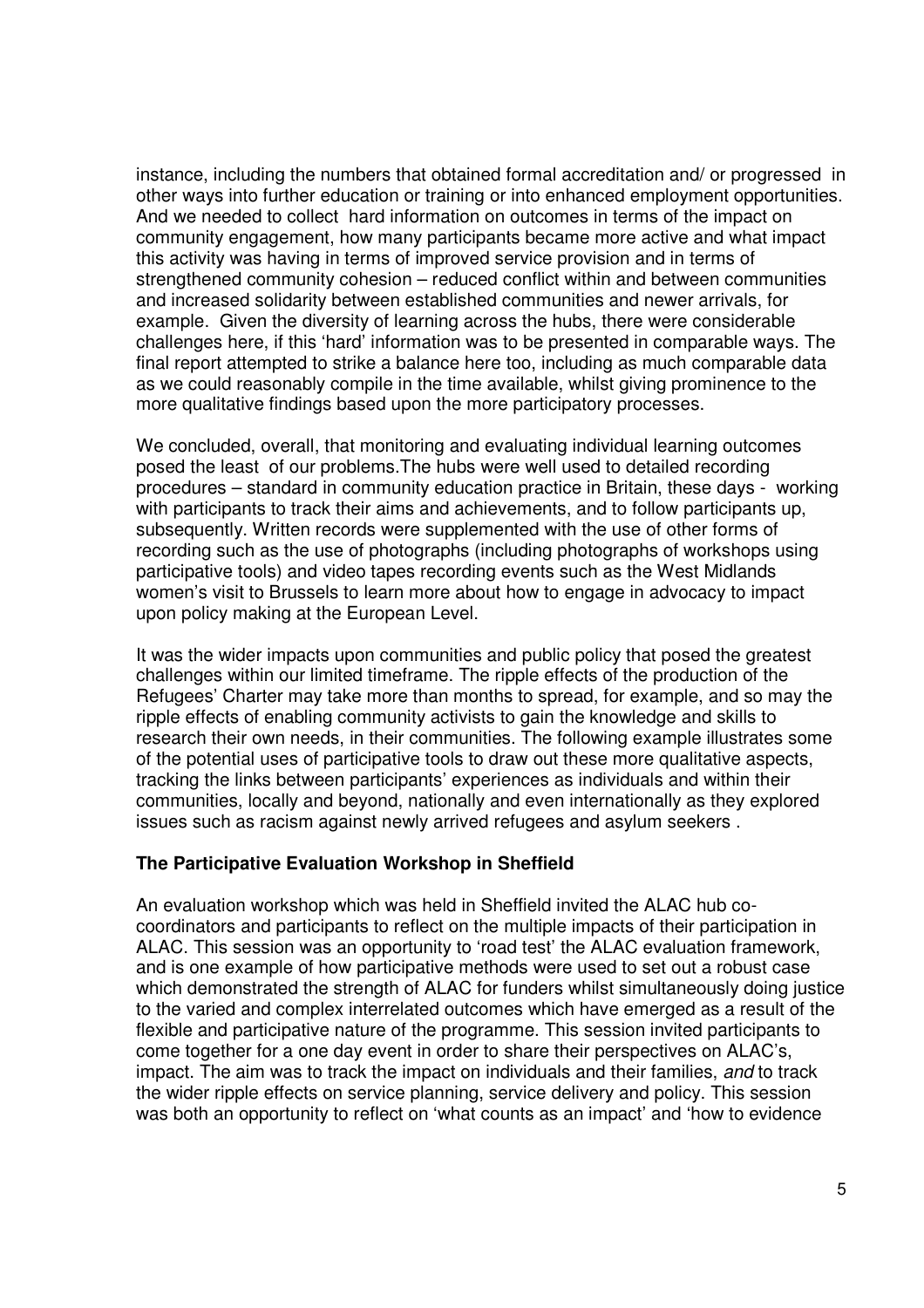an impact'. , exploring the ways that individual participants had gone on to have an impact as active citizens locally, regionally, nationally, globally. One of the themes was the ways that services had improved and how social cohesion (or solidarity) had increased. These were some of the most problematic aspects of the evaluation: how to attribute impacts to the programme and how to evaluate increased social solidarity and community cohesion. Through group discussion and reflection, however, participants did find succeed in sharing the ways in which participation had impacted on their lives and the lives of those around them. As one participant reflected

The first residential was a big concern for me. (It was) the first time I had ever left my family overnight and in a strange place on my own. I had to do a lot of preparation – a lot of practical organising; food, school clothes, washing etc. I then threw myself into it and thought 'if the worst comes to the worst I can always leave ands go home!'! But it was great – and it changed our family relationships in ways I didn't think about (before)– my husband spent time with the kids on his own, took them out for a meal – never done that before – changed his relationship the kids – closer. They can't wait for me to go on the next one and go to Brussels for 2 nights. They keep reminding me to sort out the passport and all that'.

Figure 1 is a reproduction of one of these maps of influence that were drawn by participants in the workshop, tracing the impact from the self out to global impacts. These were opportunities to share stories. So, for example, on participant explained how she had been frustrated with the poor quality of life in her neighborhood , then how she had set up a tenants association, learnt what local and regional agencies should be doing, and begun to understand how local structures of power were operating. This involved going to council meetings and not feeling listened to – and learinng from these experiences. Through making her approach more strategic, as a result, she went on to bring about more significant improvements to her neighborhood, going on to represent her area on the Community Empowerment Network . One challenge that required a more strategic approach was getting policing improved on her estate, for example, by by-passing blocks that she had been encountering at the more local 'beat' level. Another participant reflected on how she had become an independent representative on her local Care Panel and how this had resulted in improving ongoing support for foster carers. She then discussed her experiences of volunteering at a new one-stop shop children's centre where she became involved in citizenship learning, providing further illustrations of the processes of learning through active citizenship – and learning about active citizenship, via ALAC and subsequently.

In this session it emerged that much of the learning, and the impact of this learning, within and between communities had taken place through facilitated workshop. But at other times it had been the result of activities that had cascaded out from ALAC. Communities had come together around common concerns, identifying their issues and training needs, sharing information between groups and communities, increasing dialogue between communities and raising community awareness about local services and how to access them. The session pinpointed how participants had become more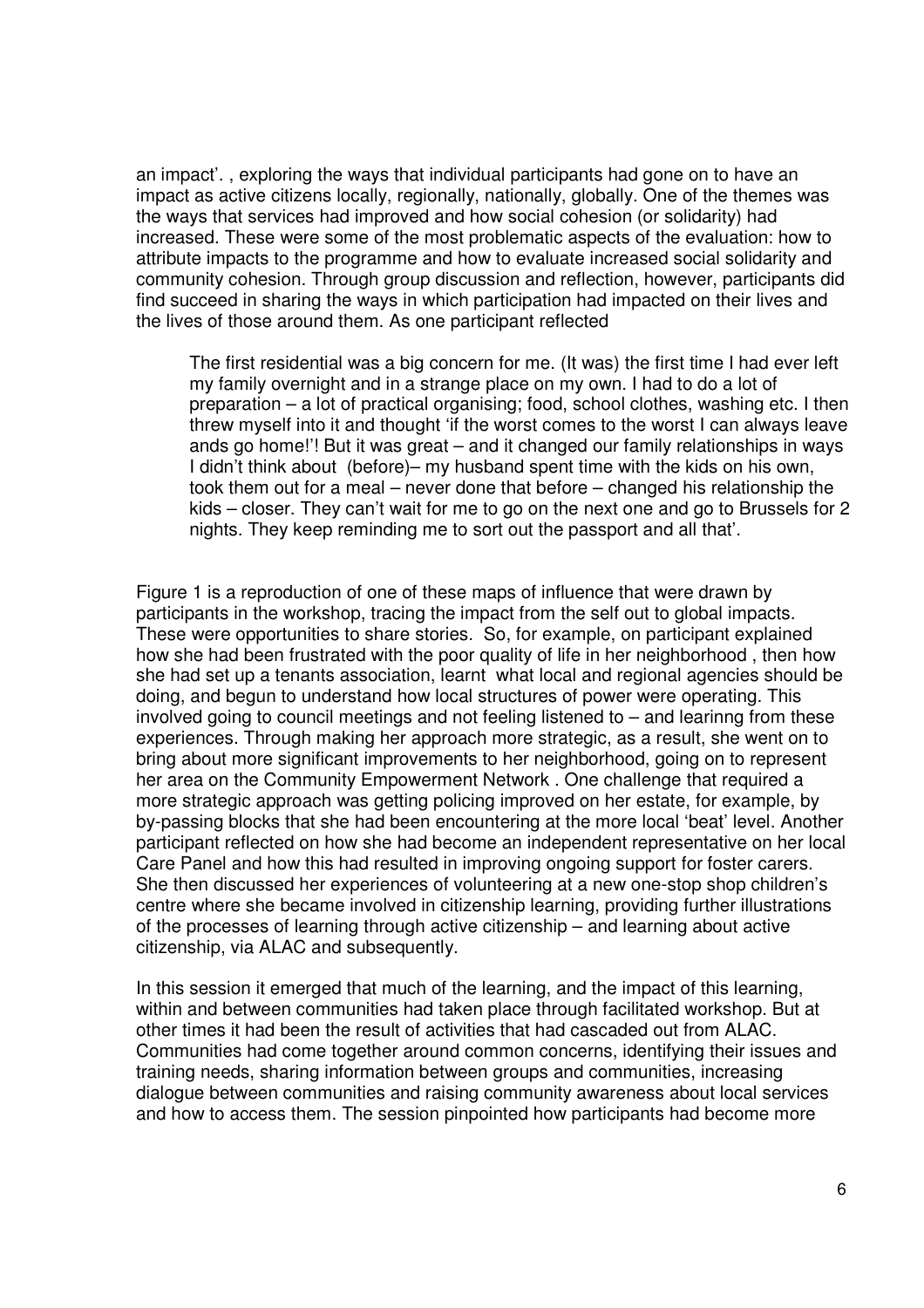organised and involved in structured grassroots community activity and local networks as well as governance structures, participating effectively in new forums and partnerships that impact on communities, within communities and between communities. Through the 'mapping influence' exercise it became clear then that groups and communities had indeed been taking a more strategic approach in addressing the issues that affect them. And participation in ALAC had enabled participants to address the barriers that specific communities were facing more effectively too. These included examples such as participants helping to organise a local event for 500 women, with stalls providing information on health issues such as domestic violence and breast cancer and participants working together to find commonalities and connections, through helping Muslim women to overcome language barriers and isolation, and through promoting children's involvement in Month of Ramadan activities. Through this participatory method then the evaluators, facilitators and participants had the opportunity to work together to identify the wider impacts of ALAC and discuss and agree future ways of evidencing these impacts.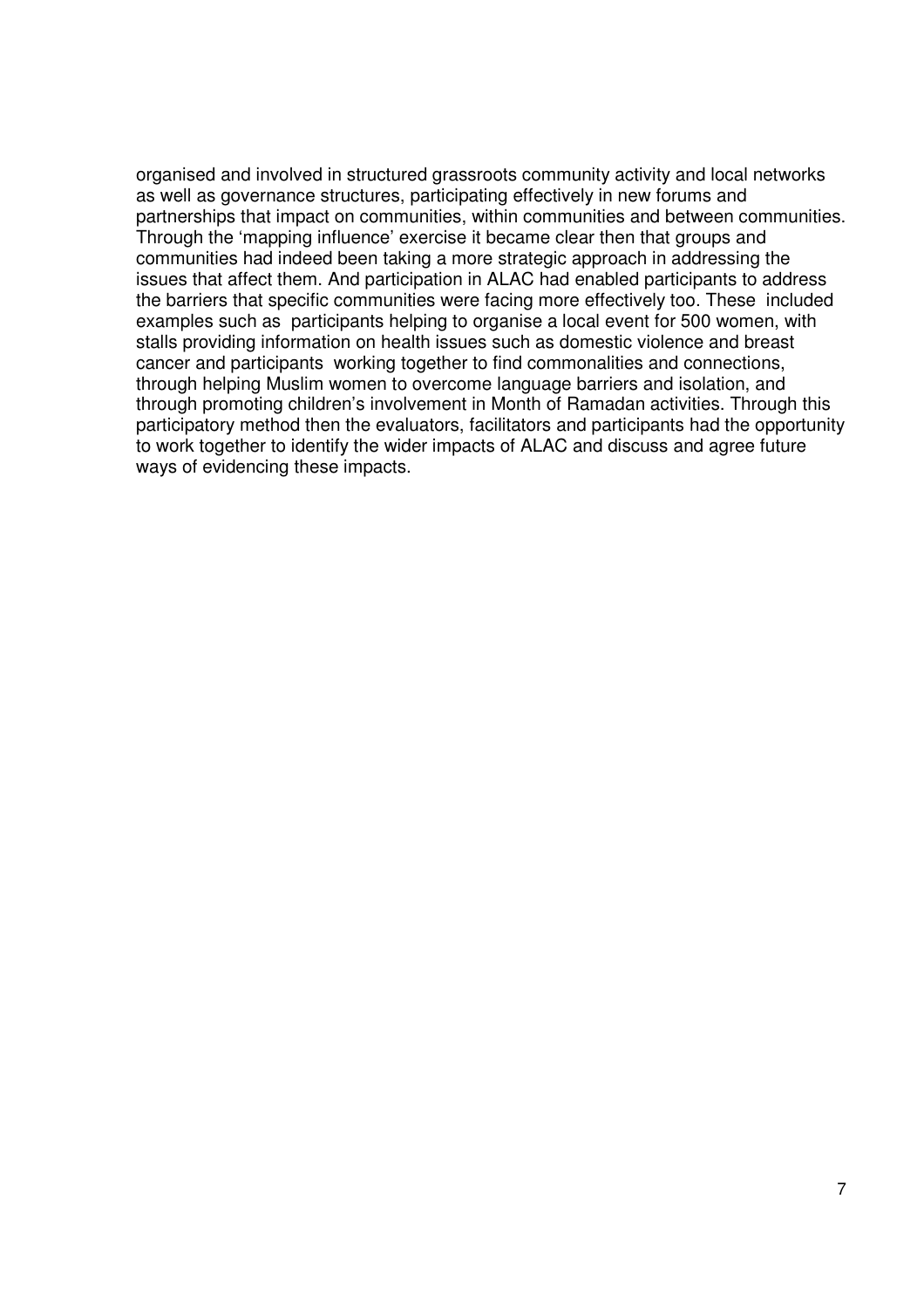

The Sheffield Workshop and the diagram from the 'individual' through to the 'international'.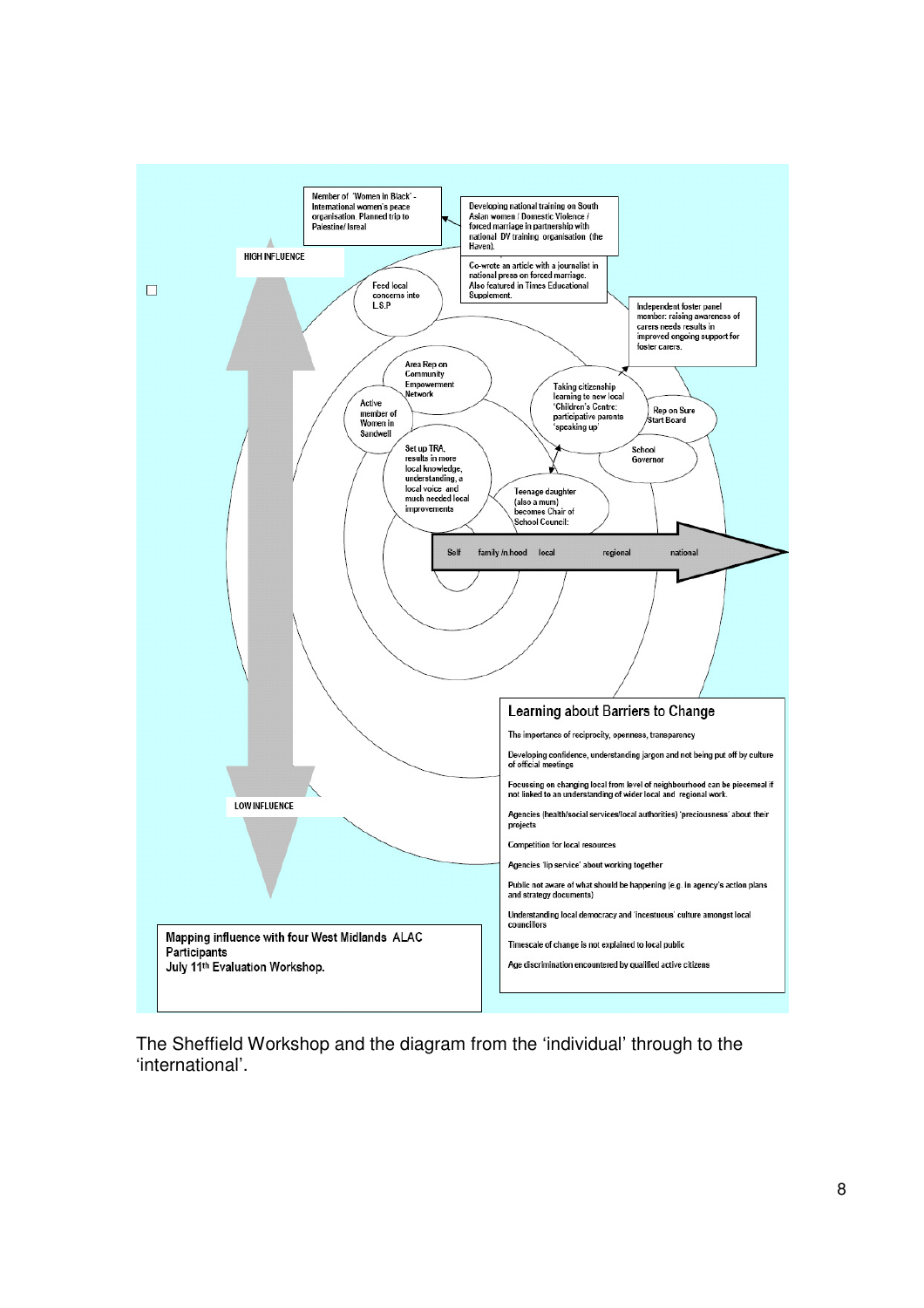#### **Reflecting upon the lesson learned**

There was broad agreement that participatory approaches did indeed represent the most appropriate strategy for monitoring and evaluating the ALAC programme. And this was far more than a commitment to the use of particular participatory tool kits and tools, however useful these may be in themselves. There was genuine commitment to this, as part of a wider commitment to ALAC as an on-going process to promote empowerment and democratic social change. But there were challenges and limitations too.

Although the hubs and their participants shared reflections on how to use participative approaches to evaluate the wider ripple effects, for example, this issue was by no means resolved. Whilst ALAC did address issues that went beyond the confines of the local, linking the local with the national and the global, these wider impacts proved particularly challenging to track in the here and now, let alone for the future. And new initiatives were continuing to emerge, in any case, building upon the lessons from ALAC's initial experiences.

The impact on service delivery remains similarly challenging to track. Realistically, these arenas involve wider policy decisions. However exemplary the advocacy of active citizens, individually and collectively, policy makers may or may not be persuaded to redirect resources to meet their requests.

There are parallels questions to be addressed concerning sustainability more generally, too. Although the evaluation included so-called 'hard data' - facts and figures in response to bureaucratic requirements – this was, of course, no guarantee that successful initiatives would continue to obtain funding. The hubs have demonstrated resourcefulness and creativity in their efforts to secure sustainable futures for effective programmes. But there are major challenges for the future, given the pressures on funding more generally.

There would seem to be parallels here as well as contrasts with experiences of participative evaluation in the global South. As Kate Newman's article on the participatory evaluation of REFLECT illustrates, there are competing definitions and agendas to be taken into account. And whichever approach evaluators adopt, there are aspects of programmes that are genuinely problematic to evaluate, using participative approaches. Participation may – or may not – be experienced as genuinely empowering in any case: on the contrary, in fact, participants may feel increasingly alienated and disempowered if their voices remain unheard by policy makers and service providers.

Participatory evaluation raises challenges as well as opening up possibilities then, challenges and possibilities that emerged in both contexts, As Kate Newman concludes, no participatory evaluation will be perfect. But the final outcome is likely to be more honest and ultimately more fruitful, for the development of strategies to promote community empowerment and democratic social change for the longer term.